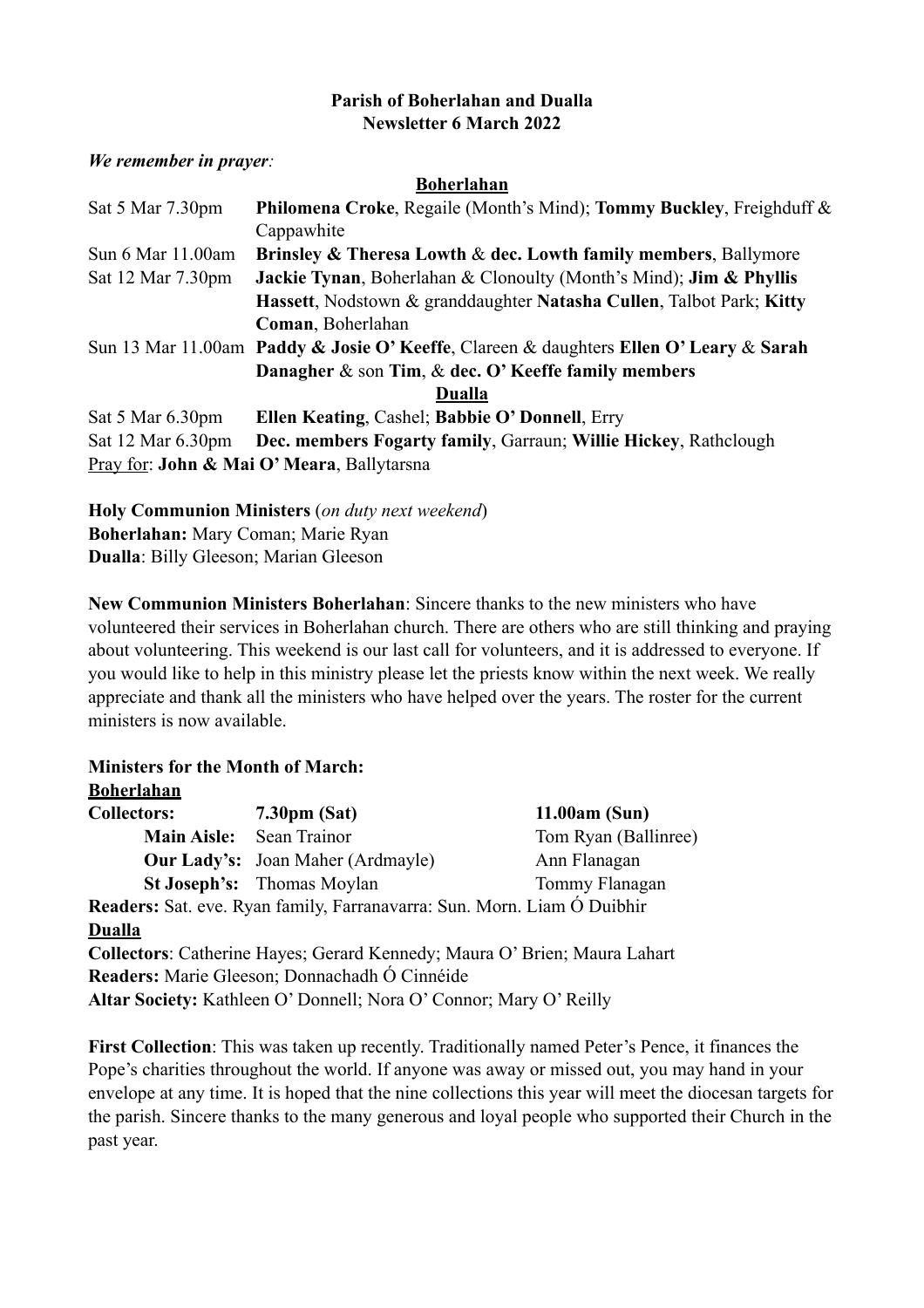**Parish Pastoral Leadership Team:** There will be a meeting in the Parochial House, Boherlahan, on Wed 9 Mar at 8.00pm. This meeting is open to anyone willing to help in pastoral planning in our parish in the coming year.

**Lenten Talks at Glenstal Abbey**: There is a notice in the porch of the church giving all the details.

# **Covid and Safety in Church**

Here are some of the important current guidelines for our parish:

- 1. We suggest to those coming into the church to wear a face covering.
- 2. Please consider sanitising your hands entering and leaving the church.
- 3. Please continue to receive Holy Communion in the hand.
- 4. Current guidelines for choirs and singers remain in place.
- 5. The Collection Box is in the porch of the Church if you wish to make a contribution.
- 6. Guidelines are aimed at protecting and reassuring. We ask everyone to use good common sense in regard to these measures. We thank you for your wonderful cooperation thus far.

## **Prayer to St Roch (Protector against infectious diseases)**

O Blessed St Roch, Patron of the sick, look with mercy on those who suffer illness. Your power was so great when you were in this world, that by the sign of the Cross, many were healed of their diseases. Now that you are in heaven, your power is no less. Offer to God our intentions and tears and obtain for us the physical and spiritual health we seek. This we ask through Jesus Christ our Lord. Amen.

St Roch: Pray for us, that we may be relieved from all diseases of body and soul.

**Visitation of the Sick:** Hospitals and nursing homes are no longer permitted to provide a list of parishioners who are their patients or residents. This is due to the new law called General Data Protection Regulation (GDPR). If you have a family member in a hospital or nursing home, or at home, who would like a visit from a priest, please contact either priest of the parish. Your request will be very welcome.

**Daffodil Day**: A gathering to launch Cashel Daffodil Day 2022 will take place in Foleys Bar, Friar St., on Wed 9 Mar at 3.00pm. All are welcome. If you would like to help with this year's Daffodil Day please contact Lucy at (087) 6490586. Your support would be greatly appreciated.

**Holy Land Trip:** Follow the personal journey of Jesus from Galilee to Jerusalem 23 May-2 June 2022. Group Leader, Mícheál de Barra and Spiritual Director, Fr John Newman (scripture scholar). In association with Premier Travel, Cork. Contact Mícheál at 086-8337681 or email info@carpediemtours.ie.

**A Reflection on Lent: '**Lent is not simply a time of major silence and interior quiet. It is a time of spiritual struggle. It is a time in which the inner conflict inherent in human existence—against Satan and sin—shows itself in a stronger and clearer way, particularly in those who seriously make the Lenten journey. The journey will then flow into the joy of Easter in the measure of our ability to fully welcome Jesus' salvific gift of the cross and resurrection.' (Carlo M. Cardinal Martini)